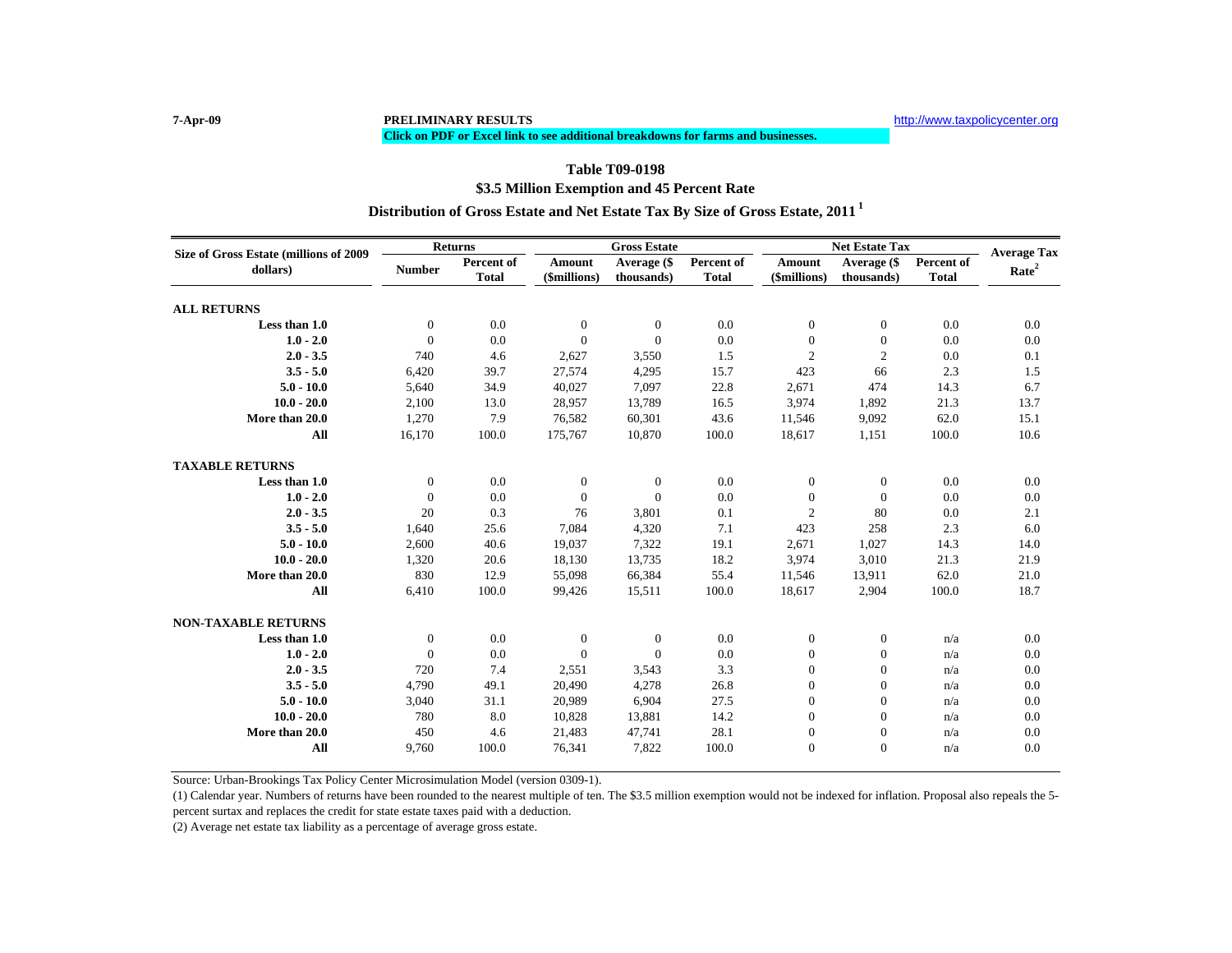# **Table T09-0198Distribution of Gross Estate and Net Estate Tax By Size of Gross Estate, 2011<sup>1</sup> \$3.5 Million Exemption and 45 Percent Rate Farms and Businesses Under \$5 Million2**

| Size of Gross Estate (millions of 2009<br>dollars) | <b>Returns</b>   |                            | <b>Gross Estate</b>    |                           |                            | <b>Net Estate Tax</b>  |                           |                                   | <b>Average Tax</b> |
|----------------------------------------------------|------------------|----------------------------|------------------------|---------------------------|----------------------------|------------------------|---------------------------|-----------------------------------|--------------------|
|                                                    | <b>Number</b>    | Percent of<br><b>Total</b> | Amount<br>(\$millions) | Average (\$<br>thousands) | Percent of<br><b>Total</b> | Amount<br>(\$millions) | Average (\$<br>thousands) | <b>Percent of</b><br><b>Total</b> | Rate <sup>3</sup>  |
| <b>ALL RETURNS</b>                                 |                  |                            |                        |                           |                            |                        |                           |                                   |                    |
| Less than 1.0                                      | $\mathbf{0}$     | 0.0                        | $\overline{0}$         | $\overline{0}$            | 0.0                        | $\mathbf{0}$           | $\mathbf{0}$              | 0.0                               | 0.0                |
| $1.0 - 2.0$                                        | $\mathbf{0}$     | 0.0                        | $\Omega$               | $\Omega$                  | 0.0                        | $\overline{0}$         | $\mathbf{0}$              | 0.0                               | 0.0                |
| $2.0 - 3.5$                                        | 30               | 3.6                        | 100                    | 3,322                     | 2.3                        | $\overline{0}$         | $\mathbf{0}$              | 0.0                               | 0.0                |
| $3.5 - 5.0$                                        | 470              | 56.6                       | 2,009                  | 4,275                     | 46.9                       | $\overline{4}$         | 8                         | 5.6                               | 0.2                |
| $5.0 - 10.0$                                       | 330              | 39.8                       | 2,172                  | 6,581                     | 50.7                       | 65                     | 198                       | 94.4                              | 3.0                |
| All                                                | 830              | 100.0                      | 4,281                  | 5,158                     | 100.0                      | 69                     | 83                        | 100.0                             | 1.6                |
| <b>TAXABLE RETURNS</b>                             |                  |                            |                        |                           |                            |                        |                           |                                   |                    |
| Less than 1.0                                      | $\mathbf{0}$     | 0.0                        | $\overline{0}$         | $\mathbf{0}$              | 0.0                        | $\mathbf{0}$           | $\mathbf{0}$              | 0.0                               | 0.0                |
| $1.0 - 2.0$                                        | $\boldsymbol{0}$ | 0.0                        | $\overline{0}$         | $\Omega$                  | 0.0                        | $\mathbf{0}$           | $\mathbf{0}$              | 0.0                               | 0.0                |
| $2.0 - 3.5$                                        | $\overline{0}$   | 0.0                        | $\overline{c}$         | $\Omega$                  | 0.3                        | $\mathbf{0}$           | $\Omega$                  | 0.0                               | 0.0                |
| $3.5 - 5.0$                                        | 40               | 40.0                       | 163                    | 4,080                     | 26.0                       | $\overline{4}$         | 97                        | 5.6                               | 2.4                |
| $5.0 - 10.0$                                       | 60               | 60.0                       | 462                    | 7,704                     | 73.7                       | 65                     | 1,088                     | 94.4                              | 14.1               |
| All                                                | 100              | 100.0                      | 627                    | 6,274                     | 100.0                      | 69                     | 691                       | 100.0                             | 11.0               |
| <b>NON-TAXABLE RETURNS</b>                         |                  |                            |                        |                           |                            |                        |                           |                                   |                    |
| Less than 1.0                                      | $\mathbf{0}$     | 0.0                        | $\overline{0}$         | $\overline{0}$            | 0.0                        | $\mathbf{0}$           | $\boldsymbol{0}$          | n/a                               | 0.0                |
| $1.0 - 2.0$                                        | $\overline{0}$   | 0.0                        | $\Omega$               | $\Omega$                  | 0.0                        | $\mathbf{0}$           | $\mathbf{0}$              | n/a                               | 0.0                |
| $2.0 - 3.5$                                        | 30               | 4.1                        | 98                     | 3,255                     | 2.7                        | $\overline{0}$         | $\theta$                  | n/a                               | 0.0                |
| $3.5 - 5.0$                                        | 440              | 60.3                       | 1,846                  | 4,196                     | 50.5                       | $\overline{0}$         | $\mathbf{0}$              | n/a                               | 0.0                |
| $5.0 - 10.0$                                       | 260              | 35.6                       | 1,710                  | 6,575                     | 46.8                       | $\boldsymbol{0}$       | $\boldsymbol{0}$          | n/a                               | 0.0                |
| All                                                | 730              | 100.0                      | 3,654                  | 5,005                     | 100.0                      | $\mathbf{0}$           | $\mathbf{0}$              | n/a                               | 0.0                |

Source: Urban-Brookings Tax Policy Center Microsimulation Model (version 0309-1).

(1) Calendar year. Numbers of returns have been rounded to the nearest multiple of ten. The \$3.5 million exemption would not be indexed for inflation. Proposal also repeals the 5 percent surtax and replaces the credit for state estate taxes paid with a deduction.

(2) Estate tax returns where farm and business assets represent at least half of gross estate and these assets total no more than \$5 million.

(3) Average net estate tax liability as a percentage of average gross estate.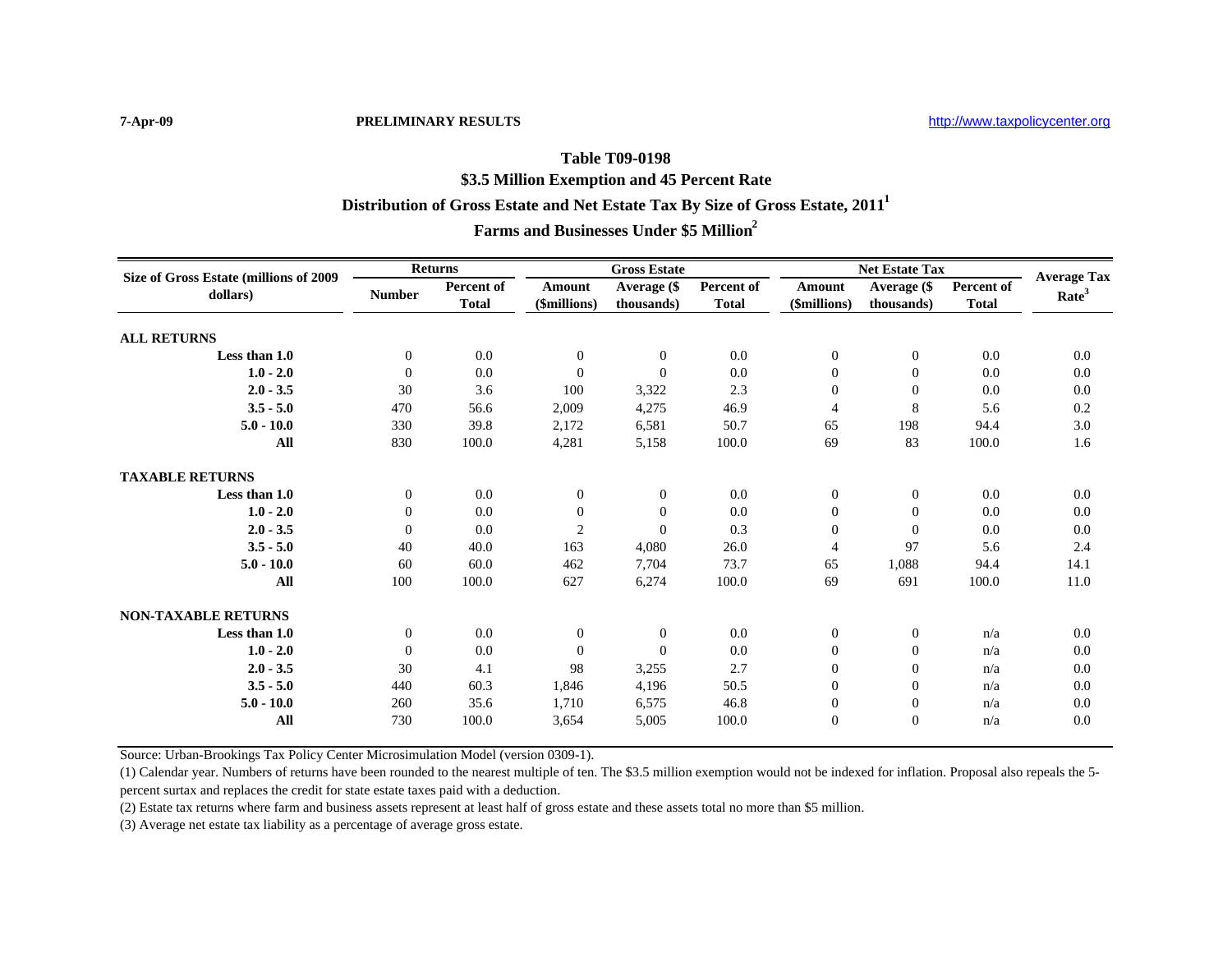## **Table T09-0198 Distribution of Gross Estate and Net Estate Tax By Size of Gross Estate, 2011<sup>1</sup> \$3.5 Million Exemption and 45 Percent Rate**

**Farms and Businesses<sup>2</sup>**

| Size of Gross Estate (millions of 2009 | <b>Returns</b>   |              | <b>Gross Estate</b> |                |              | <b>Net Estate Tax</b> | <b>Average Tax</b> |              |                   |
|----------------------------------------|------------------|--------------|---------------------|----------------|--------------|-----------------------|--------------------|--------------|-------------------|
| dollars)                               | <b>Number</b>    | Percent of   | Amount              | Average (\$    | Percent of   | Amount                | Average (\$        | Percent of   | Rate <sup>3</sup> |
|                                        |                  | <b>Total</b> | (\$millions)        | thousands)     | <b>Total</b> | (\$millions)          | thousands)         | <b>Total</b> |                   |
| <b>ALL RETURNS</b>                     |                  |              |                     |                |              |                       |                    |              |                   |
| Less than 1.0                          | $\boldsymbol{0}$ | 0.0          | $\mathbf{0}$        | $\bf{0}$       | 0.0          | $\boldsymbol{0}$      | $\boldsymbol{0}$   | 0.0          | 0.0               |
| $1.0 - 2.0$                            | $\theta$         | 0.0          | $\mathbf{0}$        | $\overline{0}$ | 0.0          | $\mathbf{0}$          | $\mathbf{0}$       | 0.0          | 0.0               |
| $2.0 - 3.5$                            | 30               | 2.1          | 100                 | 3,322          | 0.4          | $\mathbf{0}$          | $\mathbf{0}$       | 0.0          | 0.0               |
| $3.5 - 5.0$                            | 470              | 32.4         | 2,009               | 4,275          | 7.3          | 4                     | 8                  | 0.1          | 0.2               |
| $5.0 - 10.0$                           | 420              | 29.0         | 2,997               | 7.137          | 11.0         | 91                    | 218                | 3.2          | 3.0               |
| $10.0 - 20.0$                          | 210              | 14.5         | 2,923               | 13,917         | 10.7         | 283                   | 1,349              | 9.9          | 9.7               |
| More than 20.0                         | 320              | 22.1         | 19,342              | 60,445         | 70.7         | 2,472                 | 7,725              | 86.7         | 12.8              |
| All                                    | 1,450            | 100.0        | 27,371              | 18,877         | 100.0        | 2,850                 | 1,966              | 100.0        | 10.4              |
| <b>TAXABLE RETURNS</b>                 |                  |              |                     |                |              |                       |                    |              |                   |
| Less than 1.0                          | $\overline{0}$   | 0.0          | $\theta$            | $\overline{0}$ | 0.0          | $\boldsymbol{0}$      | $\boldsymbol{0}$   | 0.0          | 0.0               |
| $1.0 - 2.0$                            | $\Omega$         | 0.0          | $\mathbf{0}$        | $\Omega$       | 0.0          | $\mathbf{0}$          | $\mathbf{0}$       | 0.0          | 0.0               |
| $2.0 - 3.5$                            | $\mathbf{0}$     | 0.0          | $\overline{2}$      | $\Omega$       | 0.0          | $\mathbf{0}$          | $\Omega$           | 0.0          | 0.0               |
| $3.5 - 5.0$                            | 40               | 9.1          | 163                 | 4,080          | 1.0          | $\overline{4}$        | 97                 | 0.1          | 2.4               |
| $5.0 - 10.0$                           | 90               | 20.5         | 659                 | 7,319          | 4.1          | 91                    | 1,015              | 3.2          | 13.9              |
| $10.0 - 20.0$                          | 110              | 25.0         | 1,547               | 14,064         | 9.6          | 283                   | 2,575              | 9.9          | 18.3              |
| More than 20.0                         | 200              | 45.5         | 13,731              | 68,654         | 85.3         | 2,472                 | 12,360             | 86.7         | 18.0              |
| All                                    | 440              | 100.0        | 16,102              | 36,595         | 100.0        | 2,850                 | 6,478              | 100.0        | 17.7              |
| <b>NON-TAXABLE RETURNS</b>             |                  |              |                     |                |              |                       |                    |              |                   |
| Less than 1.0                          | $\theta$         | 0.0          | $\theta$            | $\mathbf{0}$   | 0.0          | $\mathbf{0}$          | $\mathbf{0}$       | n/a          | 0.0               |
| $1.0 - 2.0$                            | $\overline{0}$   | 0.0          | $\Omega$            | $\Omega$       | 0.0          | $\boldsymbol{0}$      | $\boldsymbol{0}$   | n/a          | 0.0               |
| $2.0 - 3.5$                            | 30               | 2.9          | 98                  | 3,255          | 0.9          | $\boldsymbol{0}$      | $\boldsymbol{0}$   | n/a          | 0.0               |
| $3.5 - 5.0$                            | 440              | 43.1         | 1,846               | 4,196          | 16.4         | $\mathbf{0}$          | $\boldsymbol{0}$   | n/a          | 0.0               |
| $5.0 - 10.0$                           | 340              | 33.3         | 2,339               | 6,879          | 20.8         | $\mathbf{0}$          | $\mathbf{0}$       | n/a          | 0.0               |
| $10.0 - 20.0$                          | 100              | 9.8          | 1,375               | 13,755         | 12.2         | $\mathbf{0}$          | $\mathbf{0}$       | n/a          | 0.0               |
| More than 20.0                         | 120              | 11.8         | 5,612               | 46,763         | 49.8         | $\boldsymbol{0}$      | $\boldsymbol{0}$   | n/a          | 0.0               |
| All                                    | 1,020            | 100.0        | 11,270              | 11.049         | 100.0        | $\overline{0}$        | $\mathbf{0}$       | n/a          | 0.0               |

Source: Urban-Brookings Tax Policy Center Microsimulation Model (version 0309-1).

(1) Calendar year. Numbers of returns have been rounded to the nearest multiple of ten. The \$3.5 million exemption would not be indexed for inflation. Proposal also repeals the 5 percent surtax and replaces the credit for state estate taxes paid with a deduction.

(2) Estate tax returns where farm and business assets represent at least half of gross estate.

(3) Average net estate tax liability as a percentage of average gross estate.